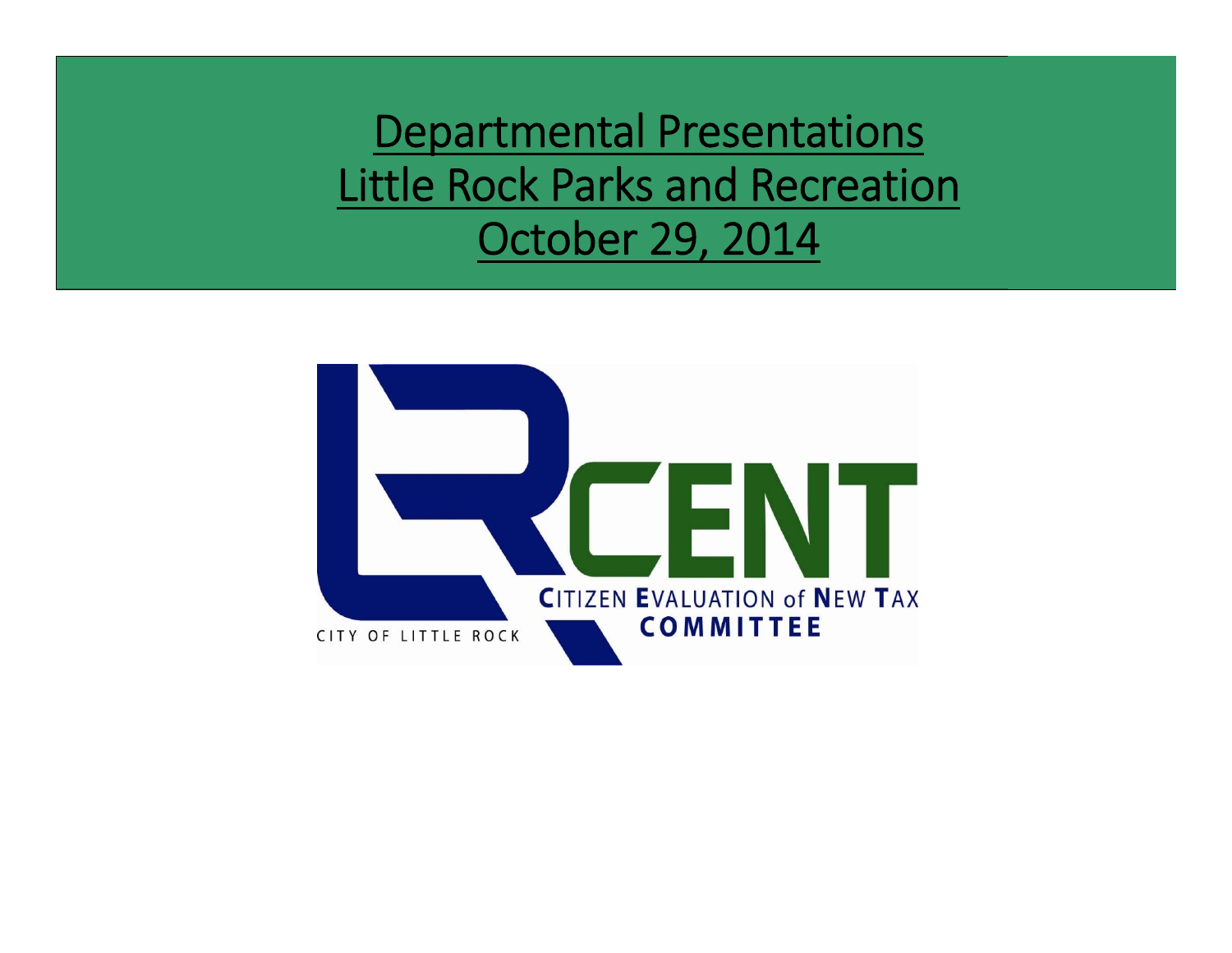## **CITY OF LITTLE ROCK**



### **October 29, 2014**

#### • **West Central Community Center and Pool: \$6 million**

- ٠ Community Center will have approximately 23,000 square feet and provide life style, leisure and educational choices for families. Also, an outdoor pool facility is planned for phase 2 development
- • **UPDATE:**
	- Community Center Groundbreaking Ceremony held on October 17, 2014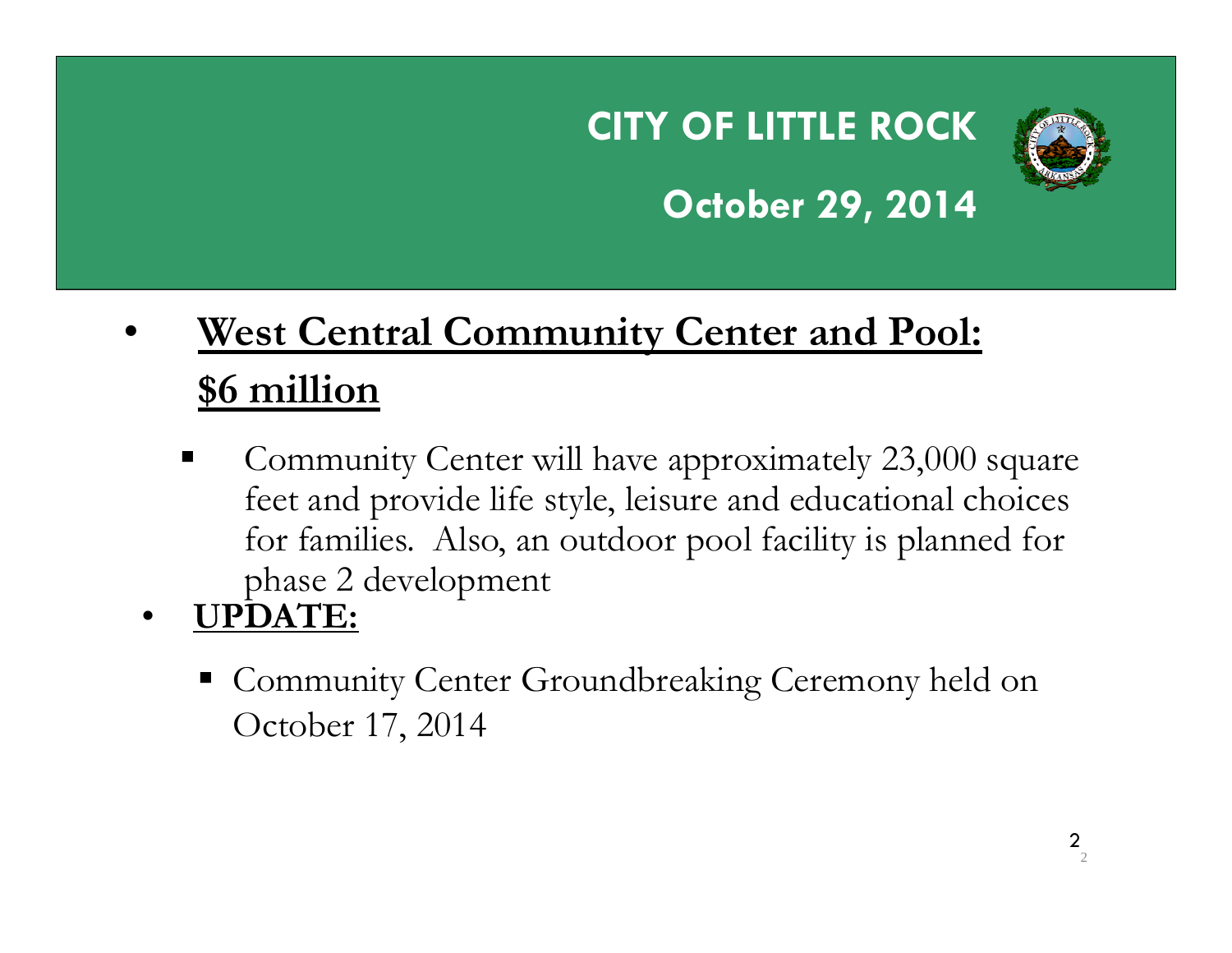

#### • **Natural Steps Ball Complex: \$500,000 over 10 years**

Continue implementation of Master Plan which calls for nine new soccer fields supported with new restroom and concessions building, trails, pavilions, fishing piers and park amenities.

#### **UPDATE:**

- Construction of five (5) fields completed. Three (3) fields dedicated to Soccer and two (2) fields dedicated to Lacrosse
- Partnership agreements with Arkansas United Soccer Club and Little Rock Lacrosse Club completed.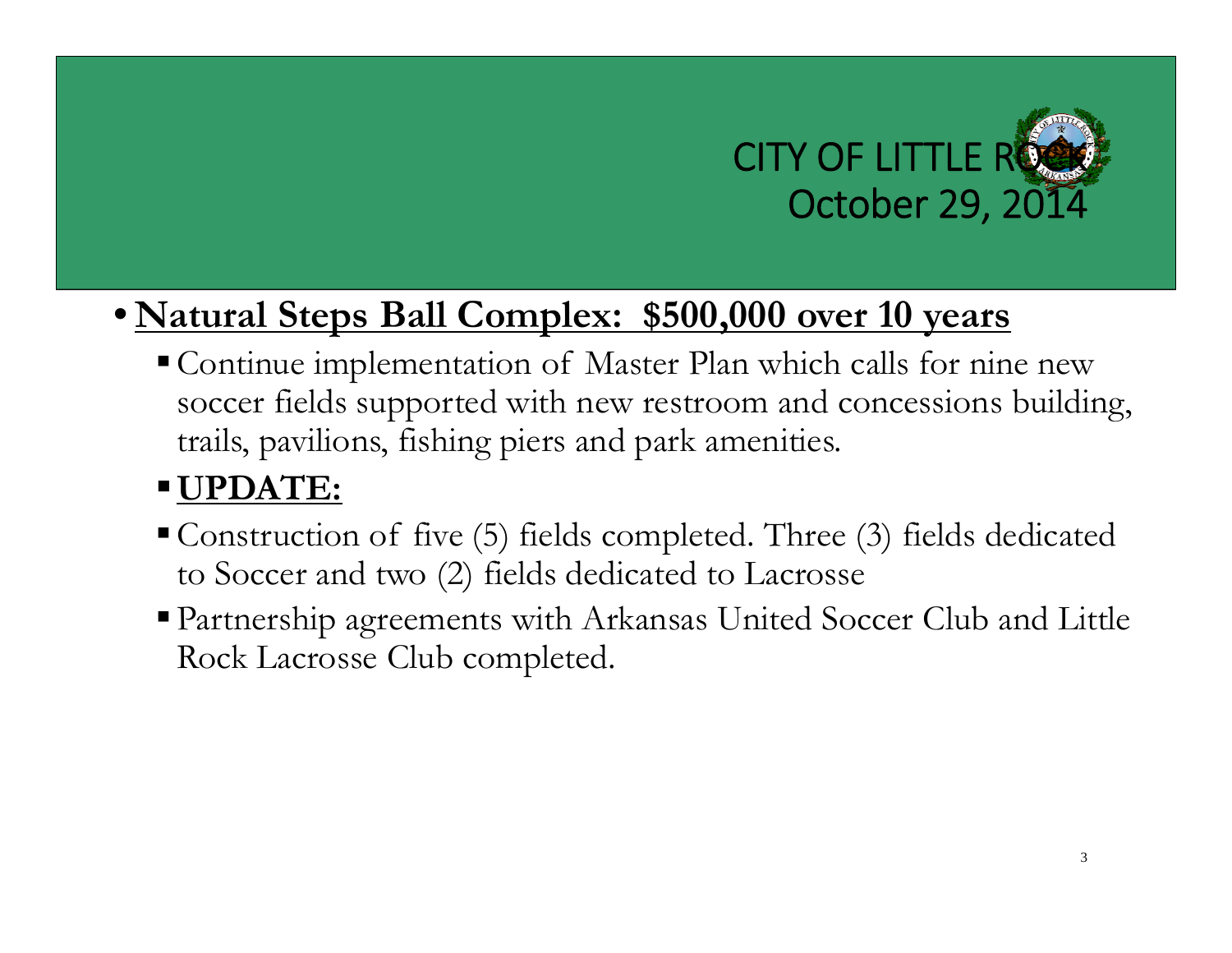### **CITY OF LITTLE ROCK October 29, 2014**



#### •**War Memorial Park: \$500,000 over 10 years**

 **Continue to implement War Memorial Park Master Plan improvements:** 

Improve Coleman Creek, complete trail loop, construct roundabout, upgrade entrance off of 12<sup>th</sup> Street.

- • **UPDATE:**
	- Trail loop completed and dedicated on October 16, 2014.
	- Documents for Coleman Creek restoration ready for bid.